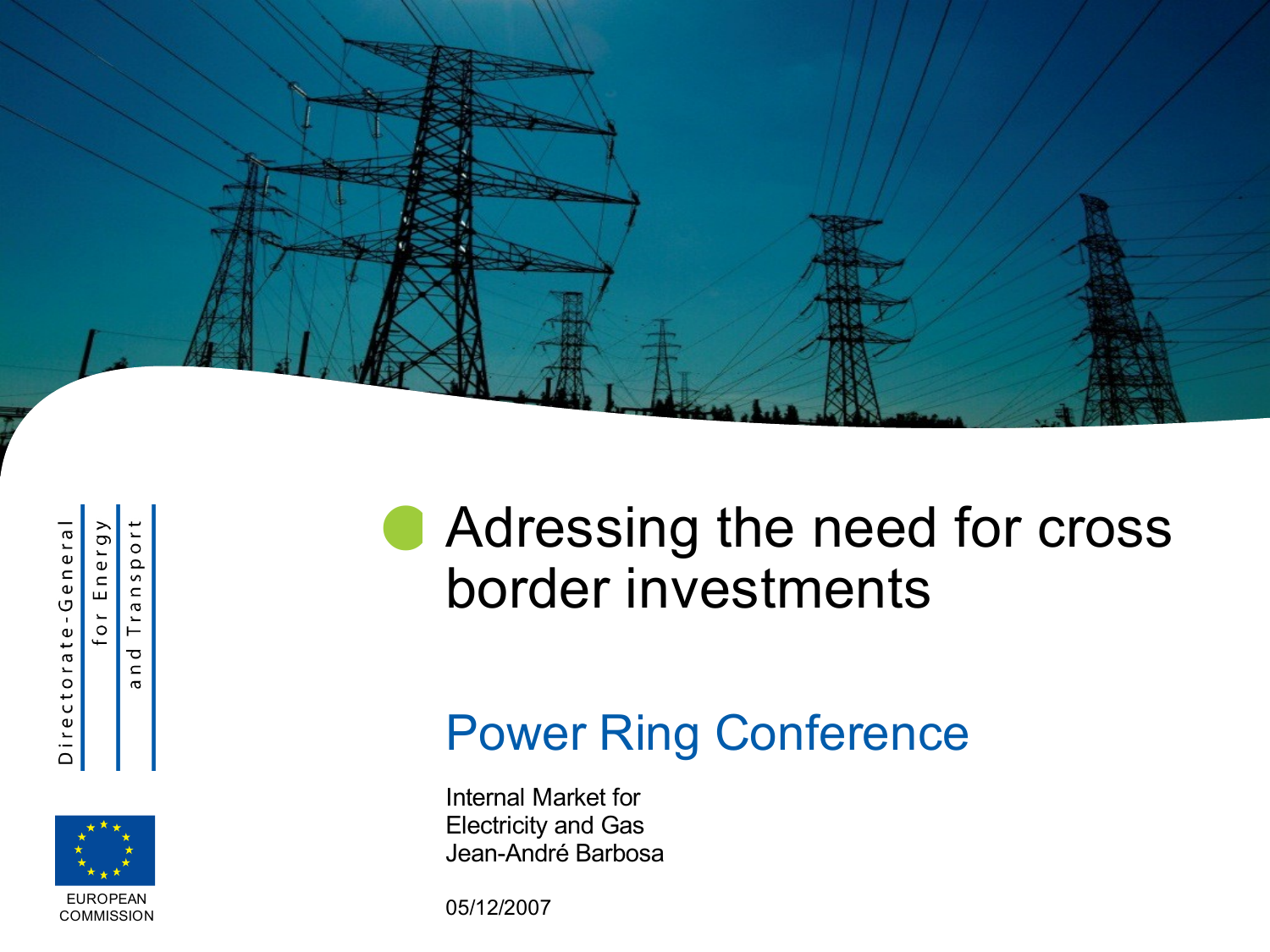### Structure of the presentation

**Background** 

- .
- . • Measures in the 3rd package<br>• TEN-E and The Energy Come **• TEN-E and The Energy Community**



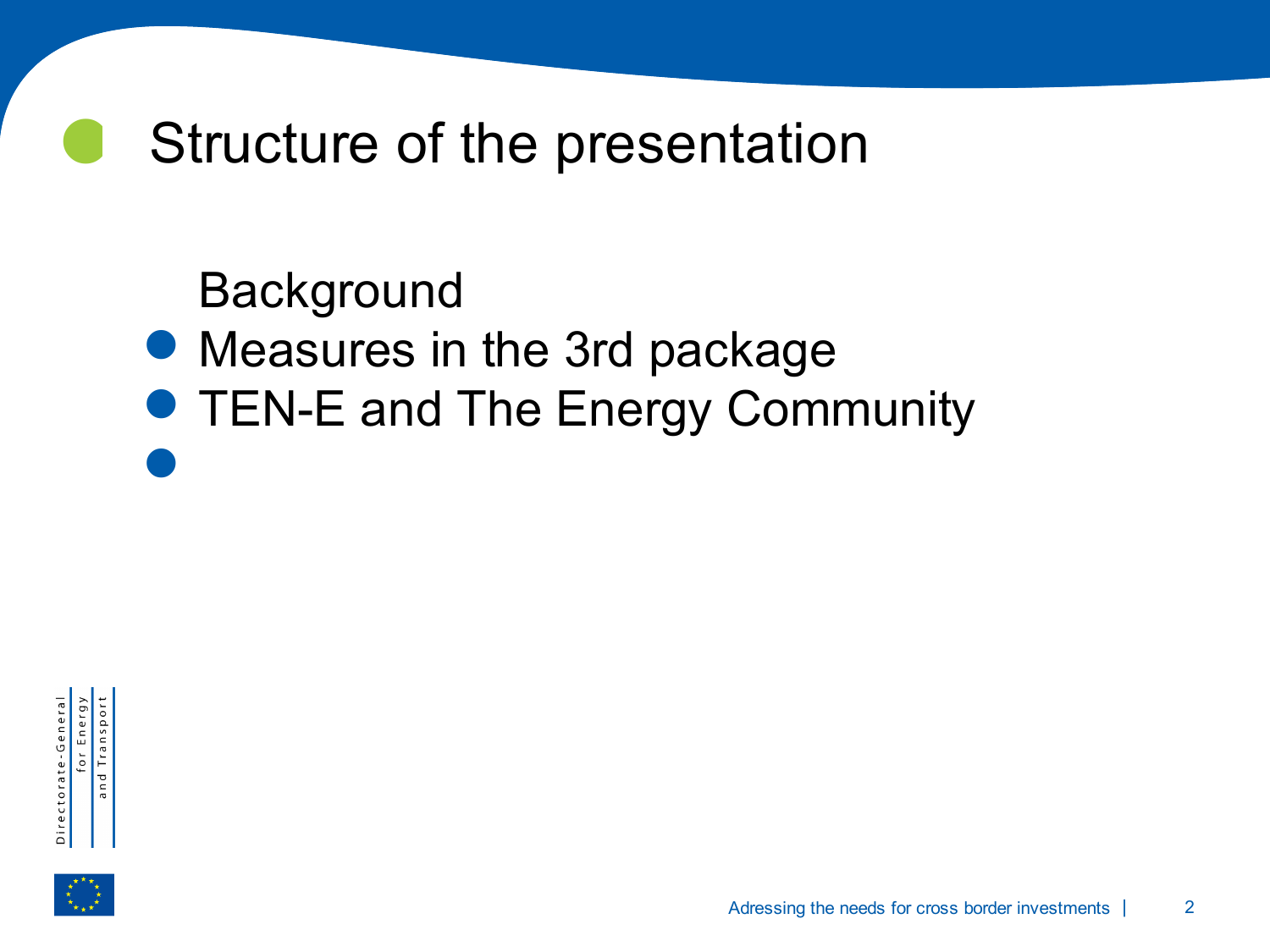

Sector inquiry by DG COMP of European

- . Commission .<br>.<br>. Report on implementation of Electricity
- Regulation 1228/2003<br>Country reviews Country reviews

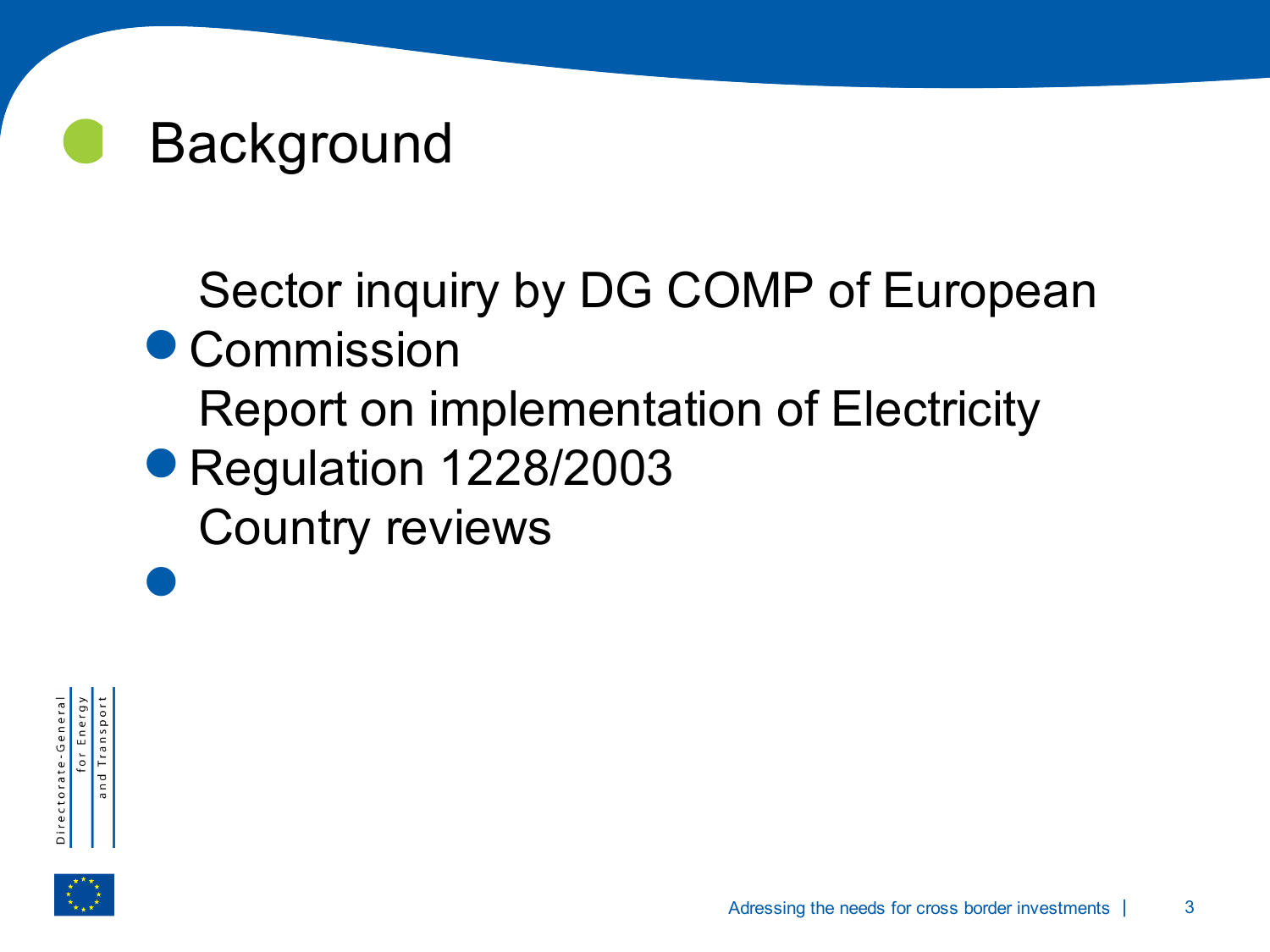

Source: Platts<sup>280</sup>, Power exchanges.



 $\bullet$ 

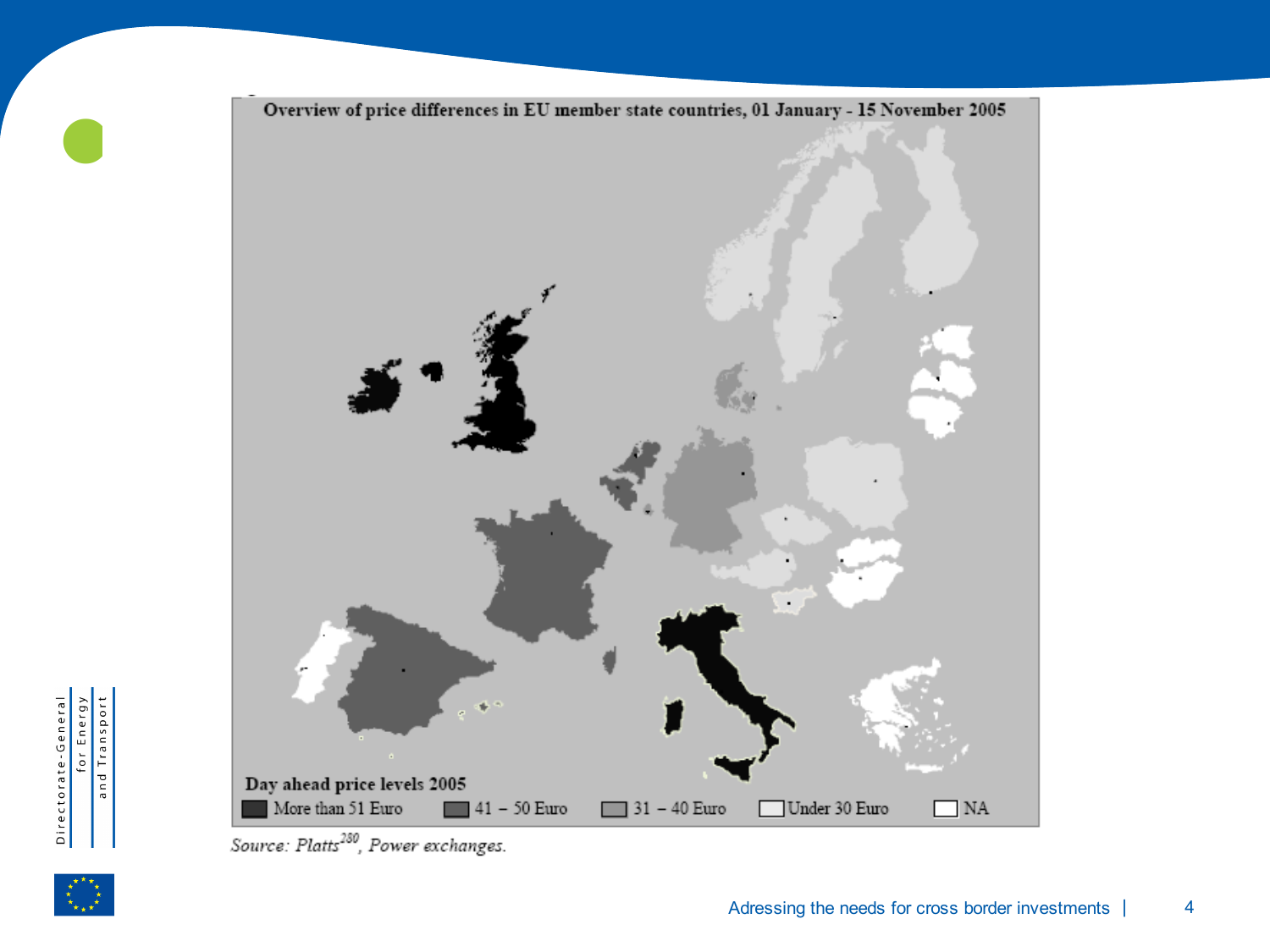

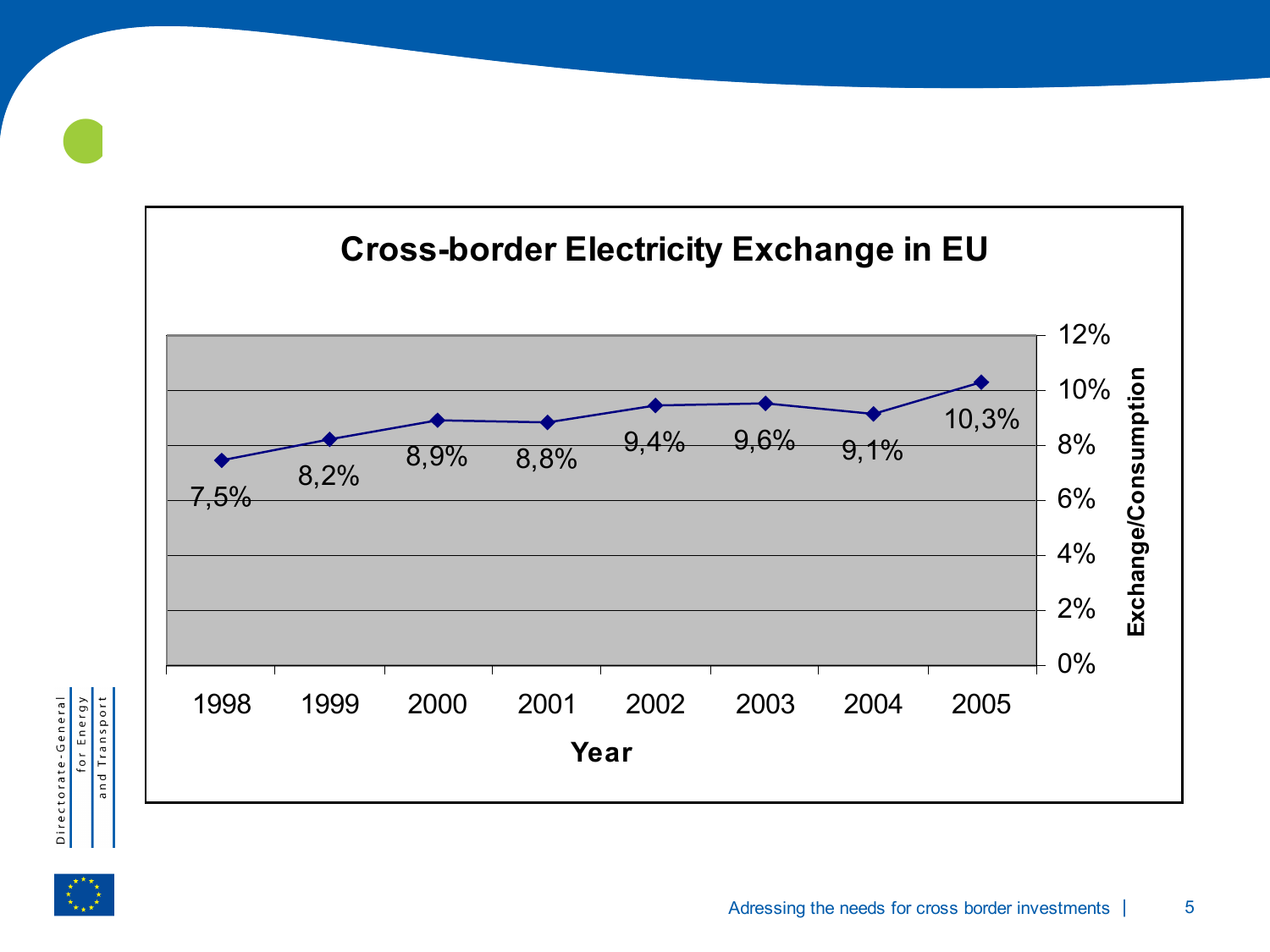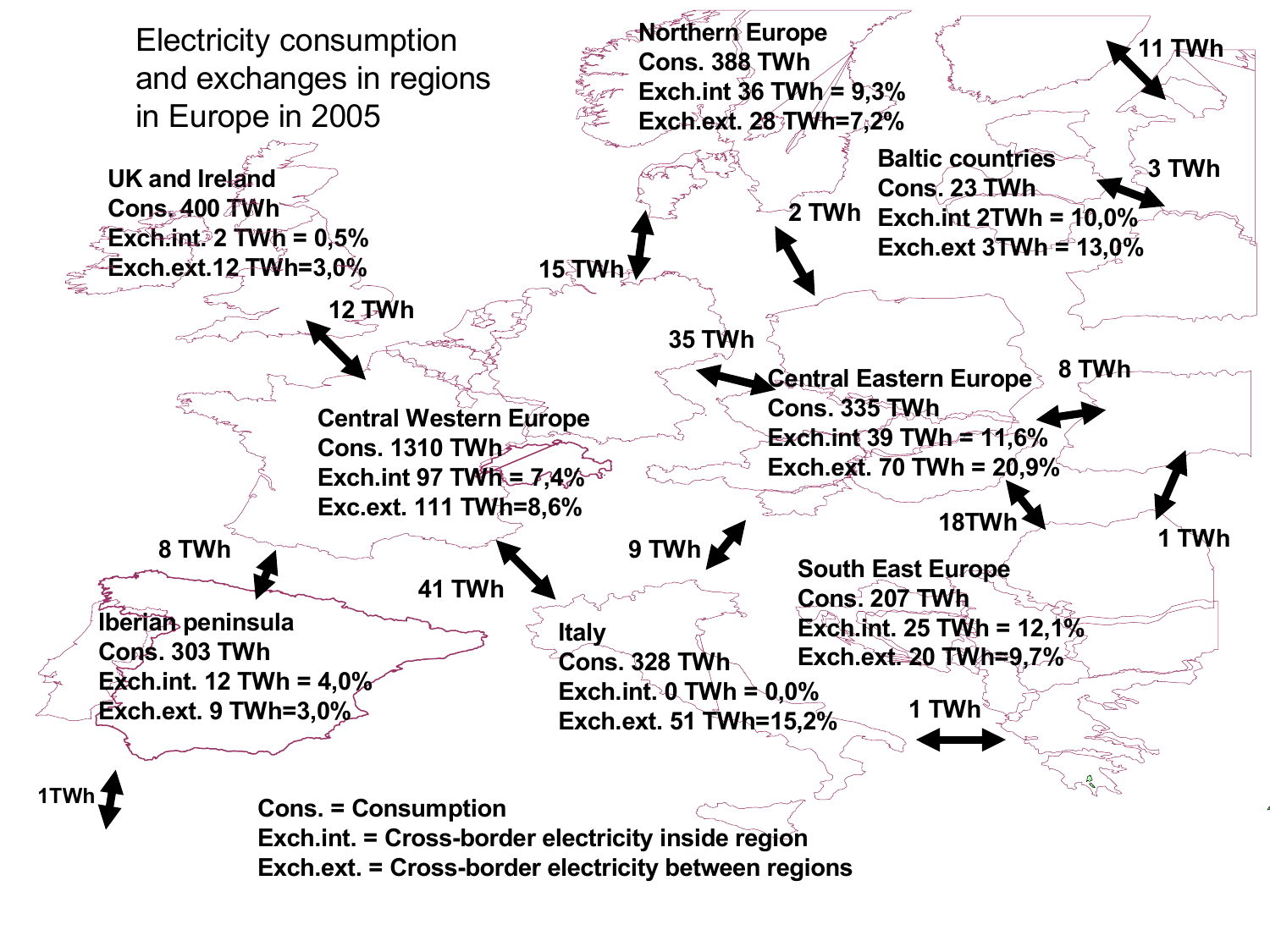





 $\bullet$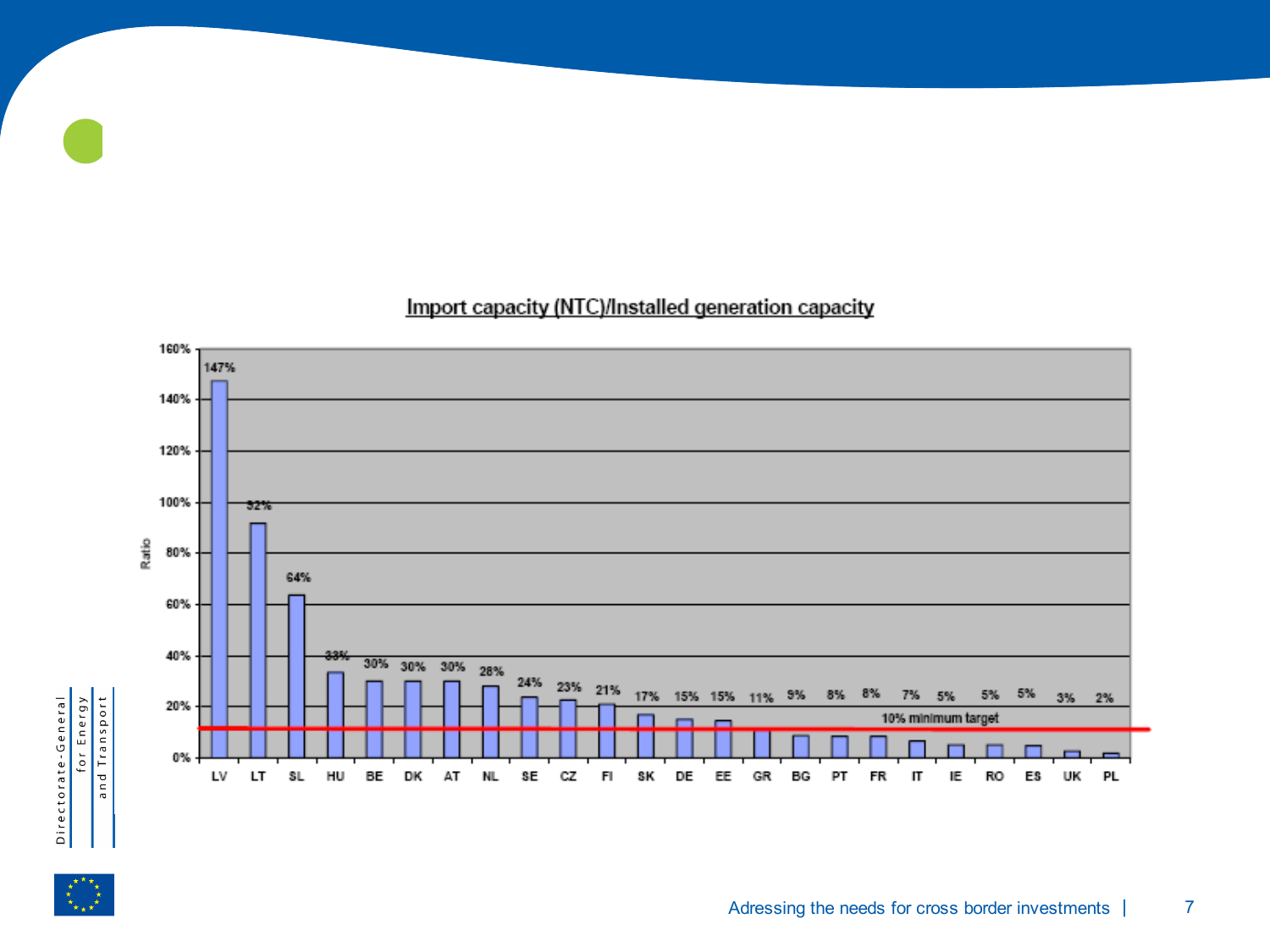25  $\circ$ **OK - HL**  $FR - G$ D.<br>B NL - DE for Energy<br>and Transport Source: Energy Sector Inquiry 2005/2006.

Directorate-General

 $\bullet$ 





Estimated hours of congestion as a percentage of all hours, Jan - May 2006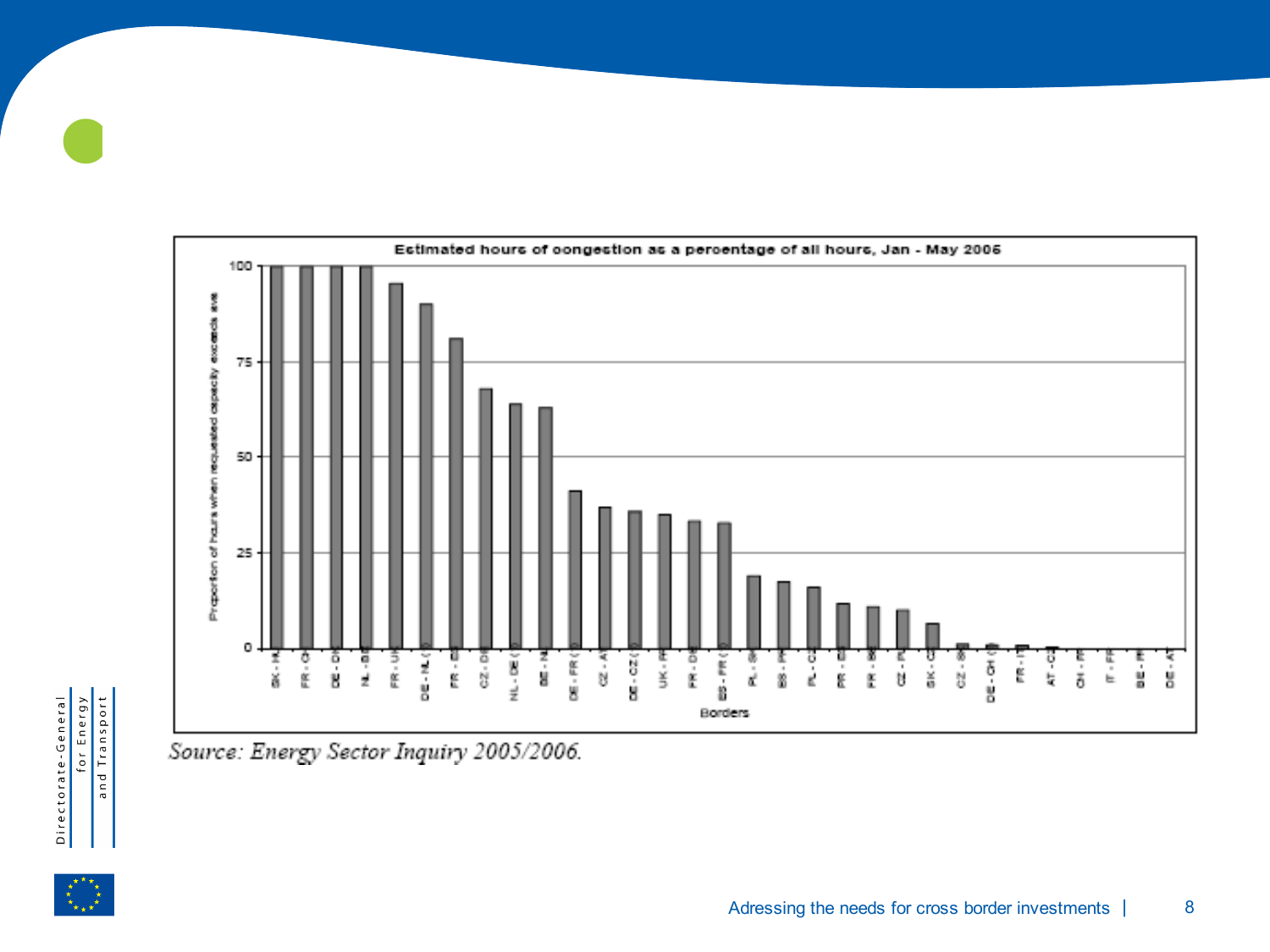| Congestion revenues and total investments in interconnectors during 2001 - 2005 in mln-euro |                                                |                                                 |
|---------------------------------------------------------------------------------------------|------------------------------------------------|-------------------------------------------------|
| <b>TSO</b>                                                                                  | <b>Congestion Revenues</b><br>(2001 - 06/2005) | Interconnection Investments<br>(2001 - 06/2005) |
| Α                                                                                           | 200-300                                        | 25-35                                           |
| $\mathsf B$                                                                                 | $0 - 20$                                       | $0 - 10$                                        |
| С                                                                                           | 80-150                                         | $0 - 10$                                        |
| D                                                                                           | 200-300                                        | $0 - 10$                                        |
| Ε                                                                                           | 200-300                                        | 50-100                                          |
| F                                                                                           | 80-150                                         | $0 - 10$                                        |
| G                                                                                           | 20-80                                          | $0 - 10$                                        |
| н                                                                                           | 80-150                                         | 80-150                                          |
| J                                                                                           | $0 - 20$                                       | 10-40                                           |
| Κ                                                                                           | $0 - 20$                                       | 10-40                                           |
| Total                                                                                       | 1000-1300                                      | 200-300                                         |

Source: Energy Sector Inquiry 2005/2006.

Note: Excluding spending on congestion relief.



 $\bullet$ 

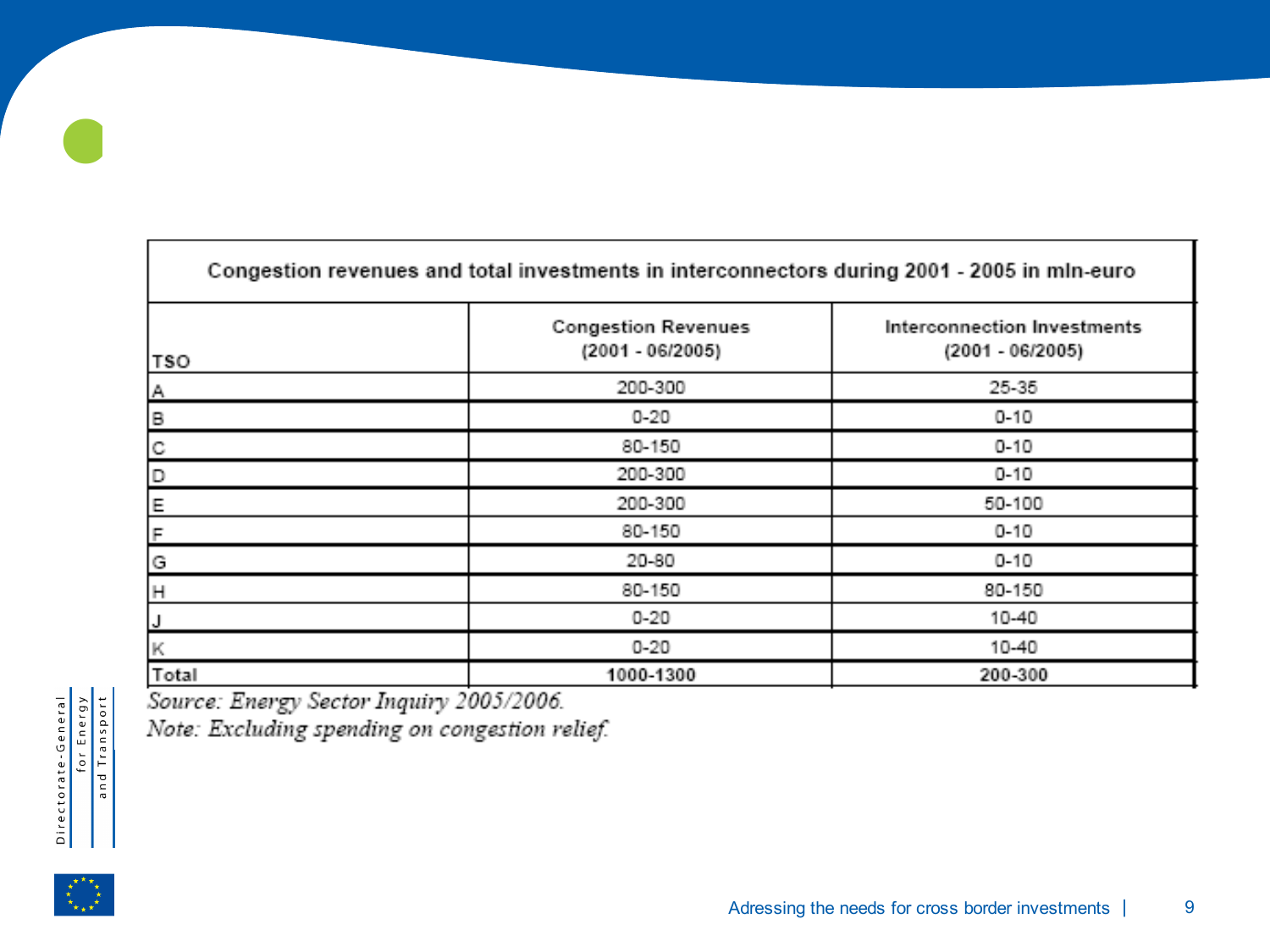

Sogree: Energy sector inquiry and

Directorat

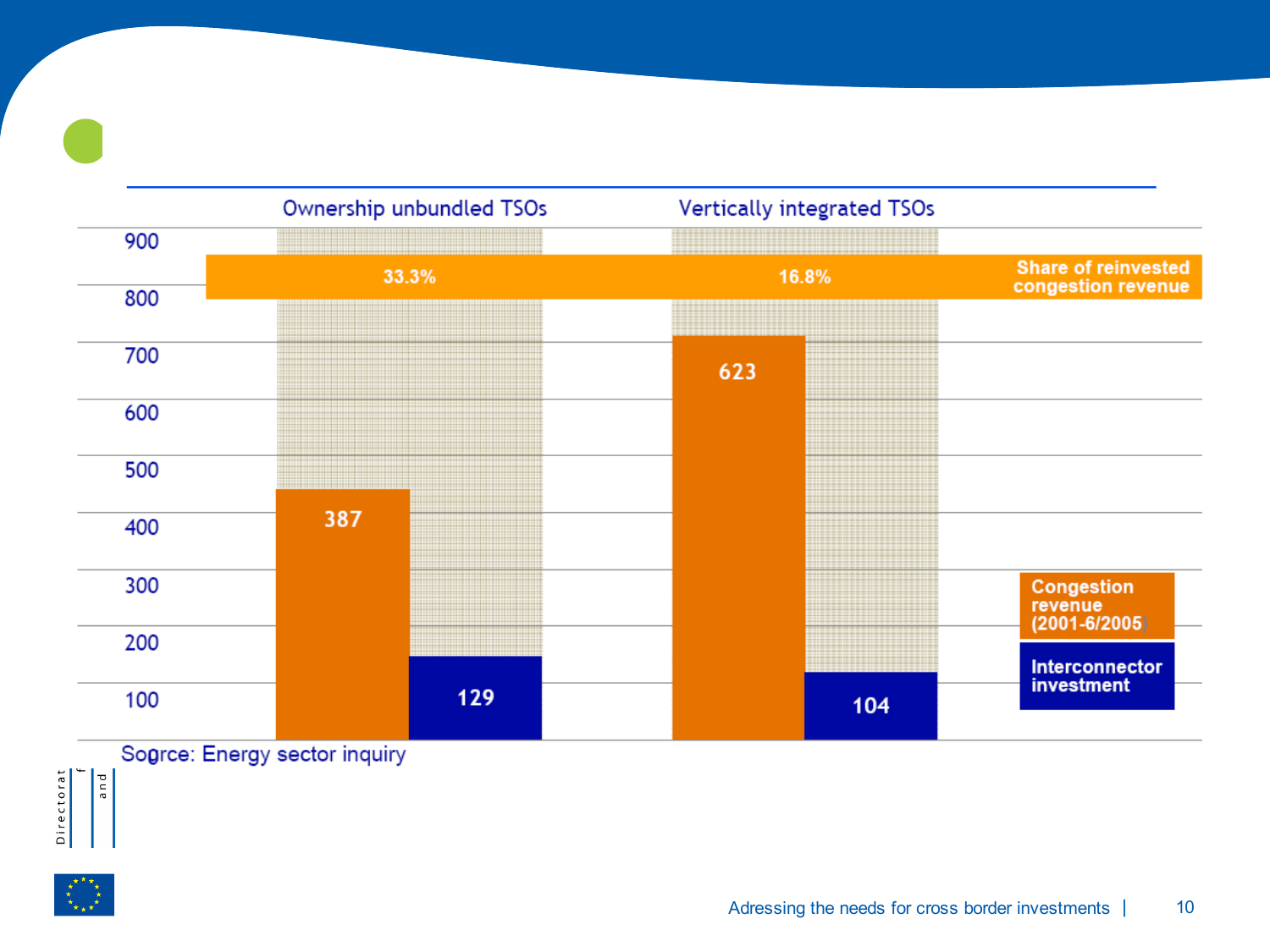#### Amendments to Regulations 1228/2003 (el) and 1775/2005 (gas)

- . TSO co-operation .<br>.<br>.
- Record keeping .<br>.<br>.
- Retail markets **.**<br>.
	- **Guidelines**
- **.**<br>.
	- Gas TSOs
- Electricity TSOs<br>• Gas TSOs<br>• Storage and LN . Storage and LNG

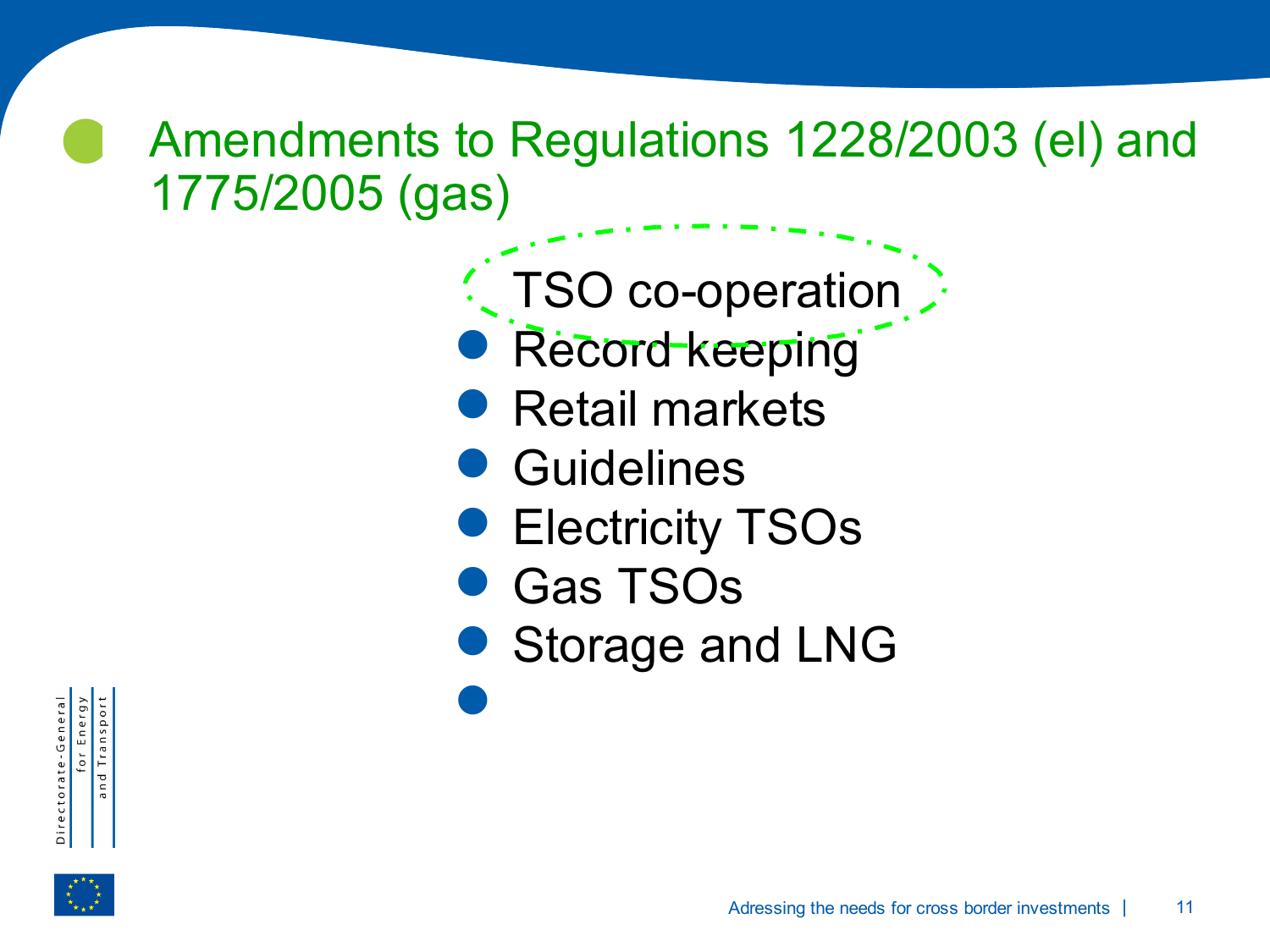# TSO co-operation

Four core tasks Fol<br>•

1 – Obligation to develop technical and market

codes

- » to facilitate network operation and access regimes
- » codes will have a voluntary character
- » can be made binding under comitology
- 2 Responsible for the coordinated operation of
- . the network
	- » in accordance with the agreed codes
	- $\rightarrow$  through the development of common operational tools
	- 3 Coordinate the planning of network
- . investments and monitor the generation and network adequacy .

4 – Coordination of research



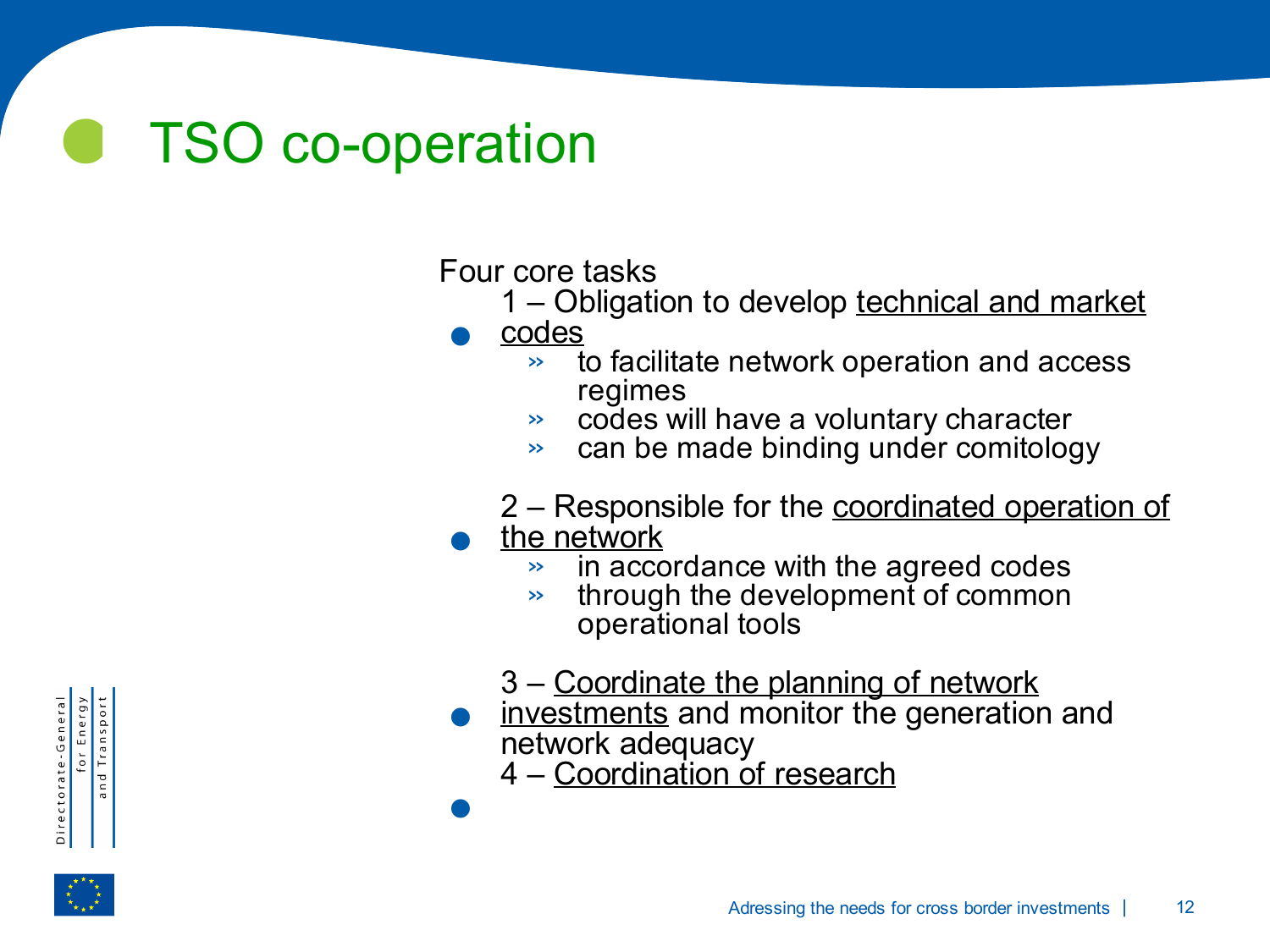

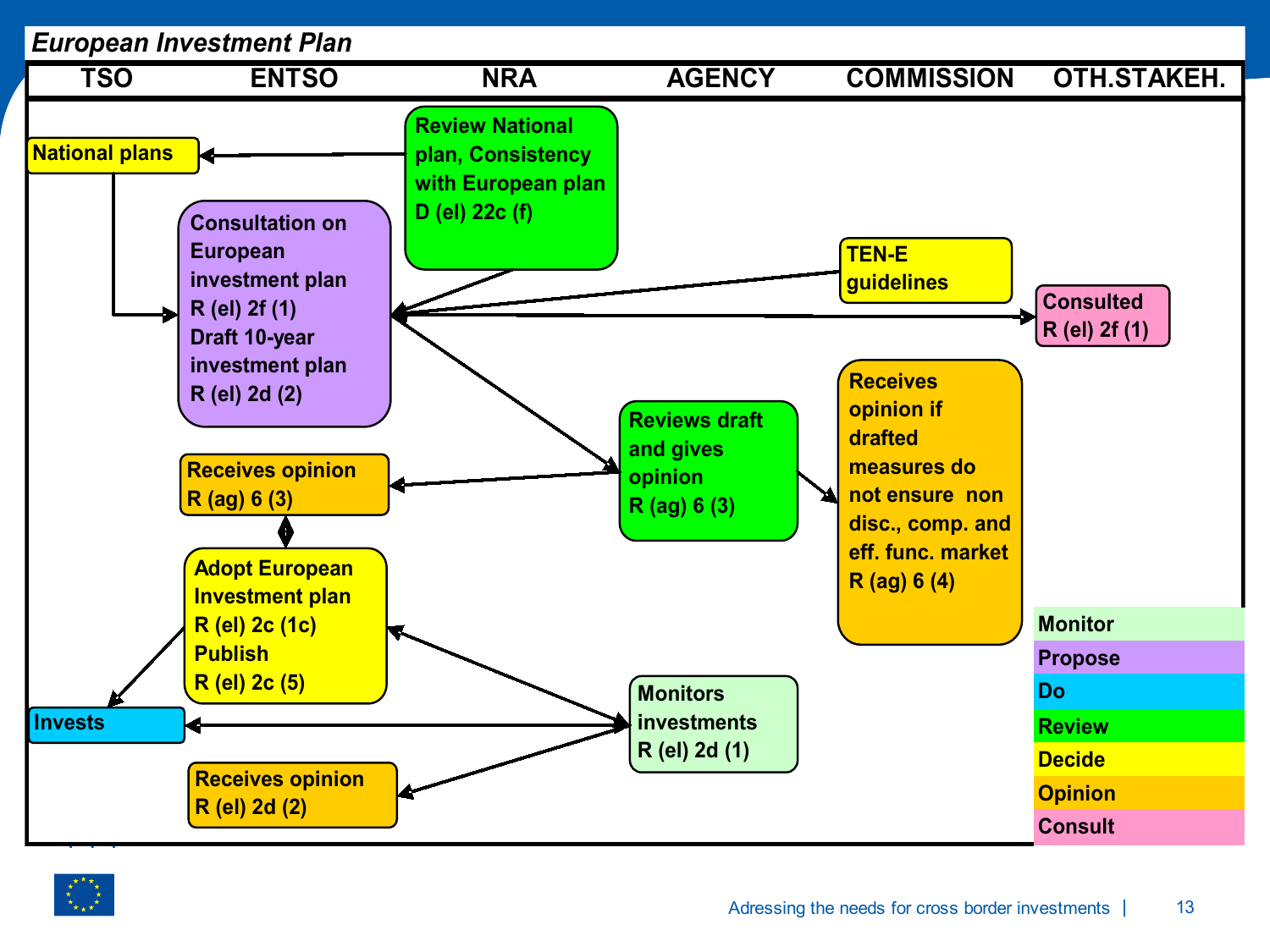



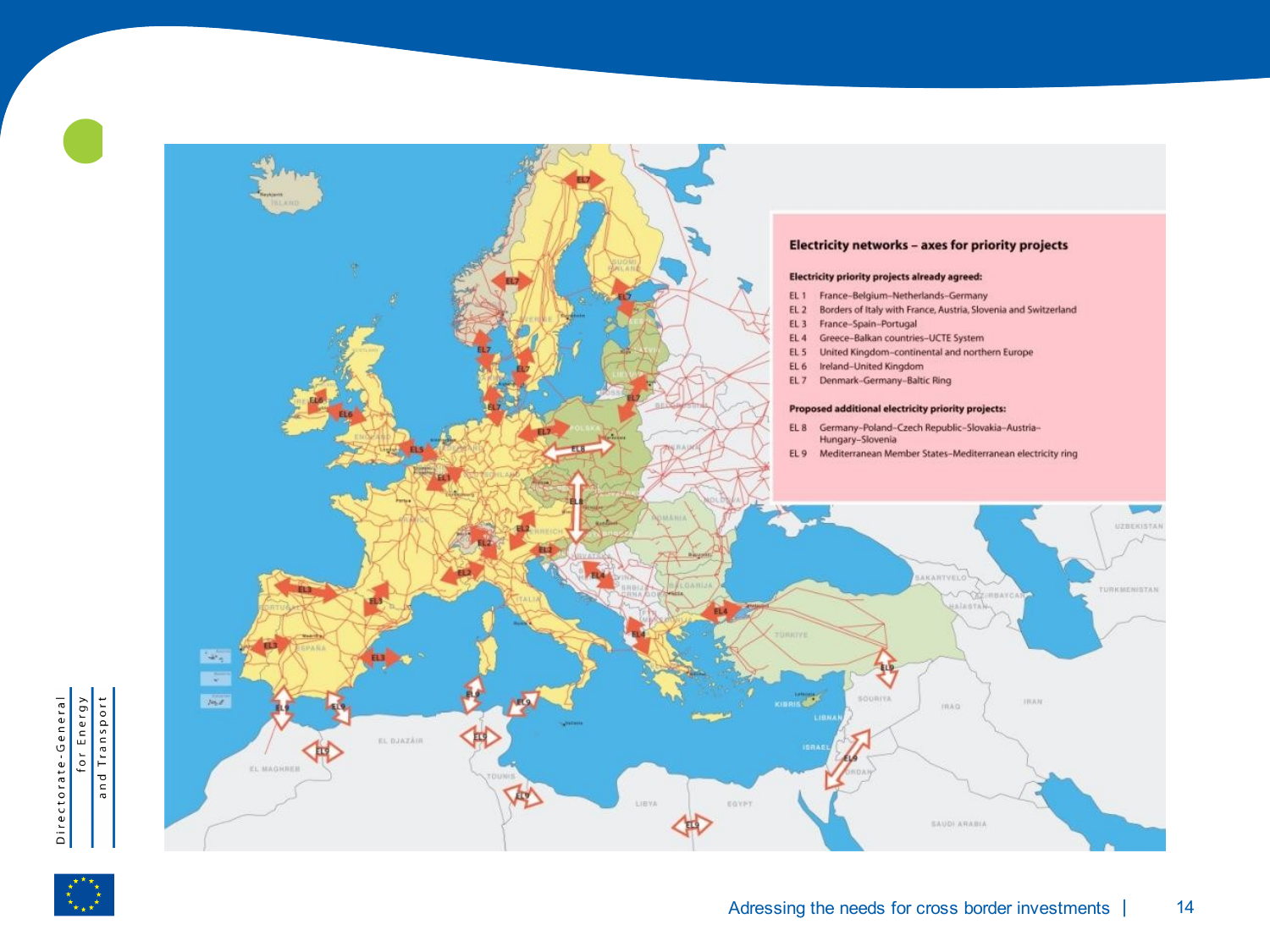

 $\bullet$ 

Adressing the needs for cross border investments | 15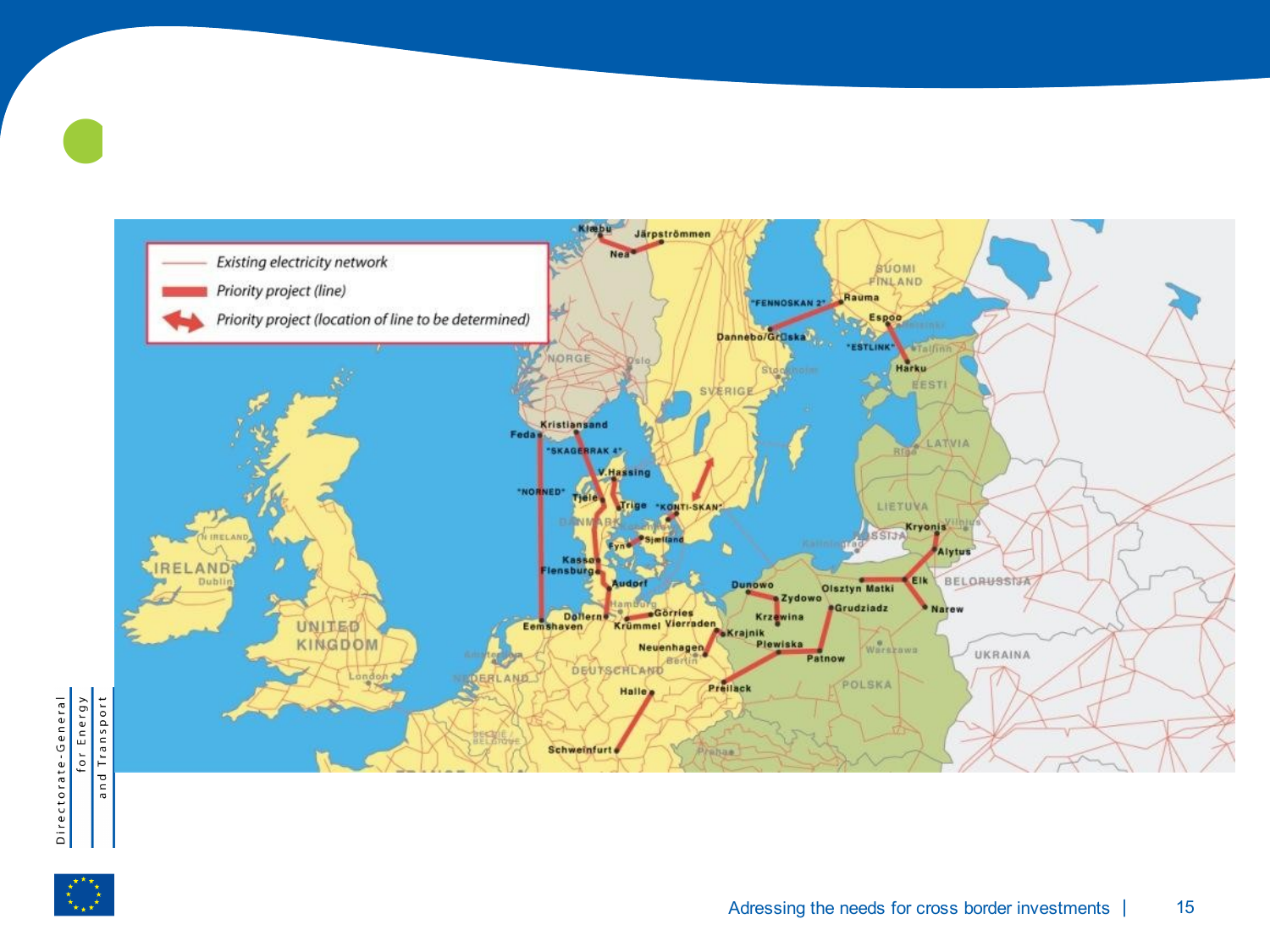### The Energy Community



for Energy<br>and Transport Directorate-General